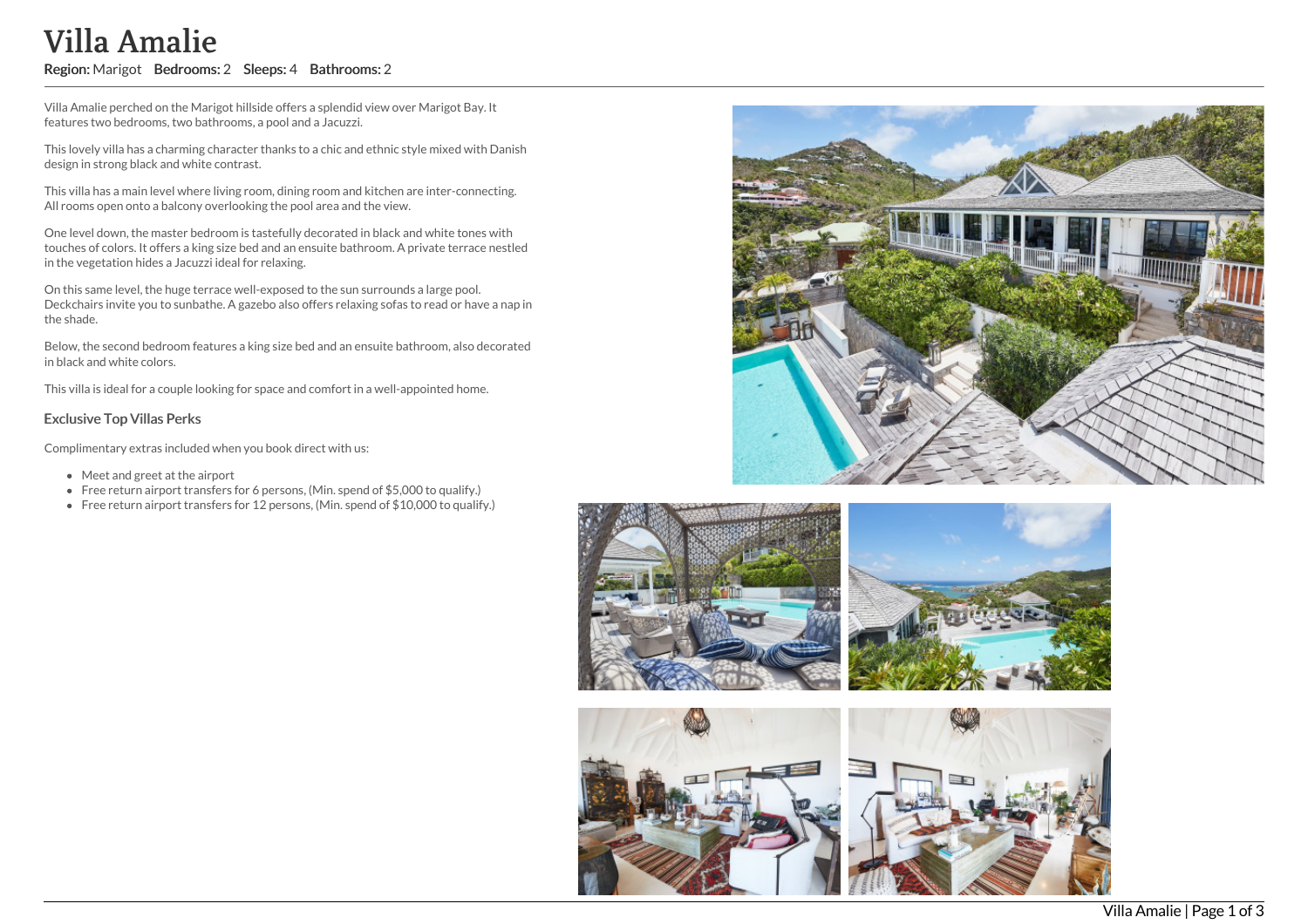





,,,,,,,,,,,,,,,,,,,,